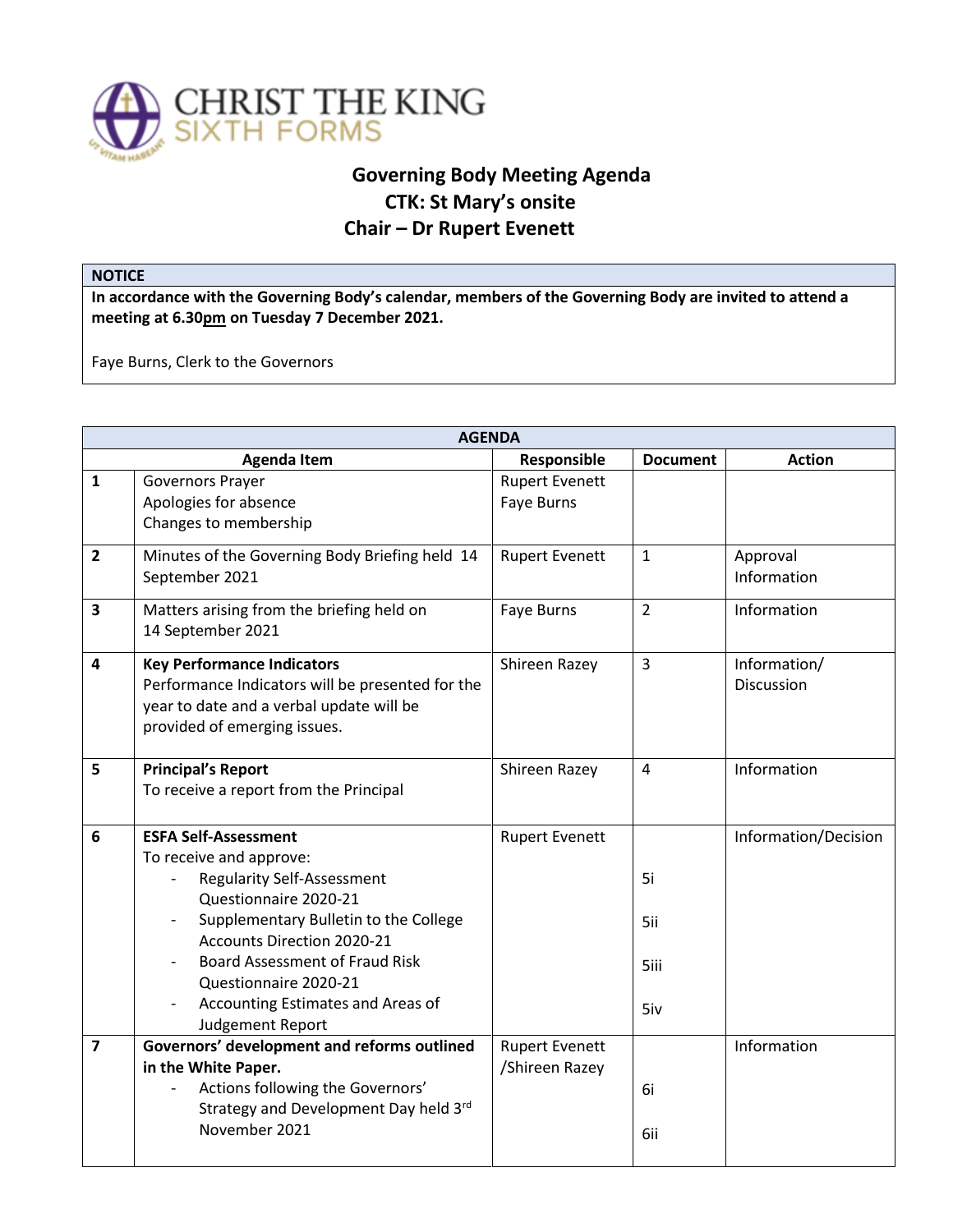|    | Initial discussions in relation to draft DFE<br>Governance reforms (expected Spring<br>2022)                                                                                                                                                                                                                                                                                                  |                                                                            |                              |                                   |
|----|-----------------------------------------------------------------------------------------------------------------------------------------------------------------------------------------------------------------------------------------------------------------------------------------------------------------------------------------------------------------------------------------------|----------------------------------------------------------------------------|------------------------------|-----------------------------------|
| 8  | Report by and draft minutes of the Joint<br>Finance, Resources & Business and Audit & Risk<br><b>Committee meeting held 17 November 2021</b><br>and to approve:<br><b>Financial Statements Audit Findings</b><br>The Report and Financial Statements for<br>the year ended 31 July 2021<br>Letter of Representations<br>Audit & Risk Committee Annual Report<br>to the Governing Body 2020/21 | Rupert Evenett /<br>Monsignor<br>Rothon                                    | 7i<br>7ii<br>7iii<br>7iv     | Information/Decision              |
| 9  | <b>COVID Risk Assessment &amp; Register</b><br>To review the COVID-19 Risk Assessment and<br>Register, discuss arrangements in place and to<br>consider the latest Government guidance                                                                                                                                                                                                        | Shireen Razey                                                              | 8                            | Information/<br><b>Discussion</b> |
| 10 | <b>Chaplaincy and 10:10 RE Report to Governors</b><br>To receive a report on Catholic Education at the<br>sixth form in the areas of Catholic Life, Religious<br><b>Education and Collective Worship</b>                                                                                                                                                                                      | Camilla<br>Crampton<br>Javier Elderfield                                   | 9                            | Information/<br>Discussion        |
| 11 | <b>Student Governor Report and Student Council</b><br><b>Minutes</b><br>To receive a report from the Student Governor<br>To receive the student council minutes for<br>information                                                                                                                                                                                                            | Esosa Ibude<br>Simon Spearman<br>Camilla<br>Crampton<br><b>Holly Power</b> | 10i<br>10ii<br>10iii<br>10iv | Information/<br>Discussion        |
| 12 | <b>Safeguarding Update</b><br>To receive a verbal update from the<br>Independent Chair of the Safeguarding<br>Committee - Kate Young.<br>Minutes from the meetings held 29<br>September 2021 and 24 November 2021                                                                                                                                                                             | Kate Young                                                                 | 11i<br>$11$ ii               | Discussion<br>Information         |
| 13 | <b>Equality, Diversity and Inclusion</b><br>Presentation of EDI policy and discussion on<br>initiatives taken forward by the Sixth Forms to<br>raise awareness on equality and diversity and to<br>protect staff and students from discrimination<br>and promote equality.                                                                                                                    | Paula Amony                                                                | 12                           | Information/<br>Discussion        |
| 14 | <b>Committee Minutes from:</b>                                                                                                                                                                                                                                                                                                                                                                |                                                                            |                              |                                   |